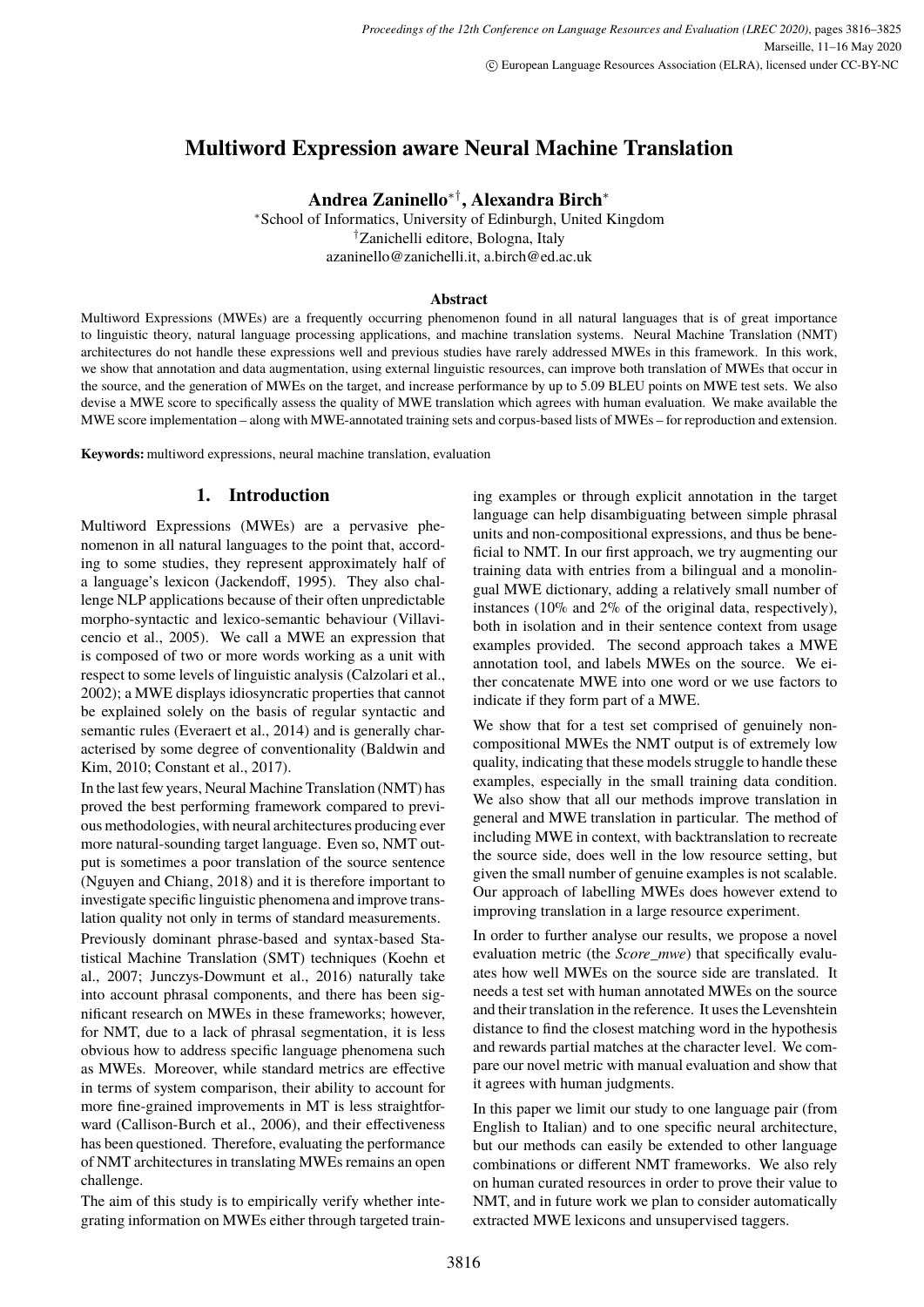# **2. Related work**

While most work focussing on MWEs in MT has been within the context of rule-based and statistical machine translation systems, there have however been recent papers addressing MWEs in an NMT framework. Some use general knowledge about phrasal structures to improve translation, such as [Tang et al. \(2016\)](#page-0-0), for example, who improve translation by symbolically encoding phrasal candidates on the source side and allowing the decoder to output more than one word at a time for source phrases. While they focus on fixed expressions such as named entities, names, places, numbers etc., in our experiment [6.3.1.](#page-5-0) we address virtually all MWE categories.

Few recent studies also propose methods to integrate explicit information on MWEs in the context of NMT. For example, [Rikters and Bojar \(2017\)](#page-0-0) use parallel MWE candidates on the source side, automatically extracted from preprocessed text, and employ them as additional training data (method 1), and extract parallel sentences featuring the MWEs selected in (1) as additional training examples (method 2). Our first method (Section [6.2.1.\)](#page-4-0) is inspired by their first, best performing one, but while they use standard toolkits for MWE extraction, an approach that is affected by the accuracy of the selected tool and by noise of the data, we aim to minimize false positives by using a manually compiled bilingual dictionary to select the MWE candidates on the source side.

Other studies exploit monolingual data to learn a better language model and integrate it into the decoder [\(Gulcehre](#page-0-0) [et al., 2015\)](#page-0-0). Monolingual data in the target language are paired with synthetic back-translations on the source side [\(Edunov et al., 2018\)](#page-0-0), and this new bi-text is used as additional training text. This method is effective in improving translation quality, as described in [Sennrich et al. \(2016a\)](#page-0-0), outperforming state-of-the-art results for English-Turkish. Our second method [\(6.2.2.\)](#page-4-1) is inspired by these approaches, which we extend by applying them specifically to MWEs.

Most studies focussing on MWE translation evaluation aim to evaluate how well the MWEs identified in the source text are translated into the target language. This involves (i) identifying the MWEs in the source text, (ii) identifying their translation in the target text, (iii) evaluating the translation quality based on criteria such as adequacy (full, partial, etc.) and fluency (fluent, non–native, disfluent, etc.) [\(Ramisch et al., 2013\)](#page-0-0). The first two tasks are usually completed by MWE extraction tools and automatic alignment, the third is usually carried out via instance-based manual inspection of the output translation. When not evaluated in terms of accuracy over a manually compiled gold standard [\(Monti et al., 2015\)](#page-0-0), translation quality is evaluated through standard measures such as word–based BLEU [\(Papineni et](#page-0-0) [al., 2002\)](#page-0-0) and METEOR [\(Denkowski and Lavie, 2014\)](#page-0-0) or character–based chrF [\(Popović, 2015\)](#page-0-0), but none of them specifically addresses the translation of MWEs (although character–based metrics have similarities to our proposed *Score mwe* measure, as we will discuss in Section [4.2.\)](#page-1-0).

### **3. Background**

#### **3.1. Neural machine translation**

The neural machine translation toolkit used in all our experiments, Nematus [\(Sennrich et al., 2017\)](#page-0-0), implements a bi-directional encoder-decoder architecture with attention, similar to the model described by [Bahdanau et al. \(2015\)](#page-0-0). The Encoder consists of two single recurrent neural networks (RNNs), one encoding the input forward from left to right, the other backward from right to left, so that all the context from the input is available at each time step (not only the preceding words), and the hidden state of a word is represented by the concatenation of these hidden states. In the implementation we employ in all our experiments, training is performed by cross-entropy minimization on the parallel training corpus with Adam [\(Kingma and Ba, 2014\)](#page-0-0), a variant of the stochastic gradient descent algorithm. Periodic validation is performed on smoothed sentence-level BLEU [\(Chen and Cherry, 2014\)](#page-0-0) and early stopping on this metric is applied for training stabilization.

#### **3.2. Integrating input features: factored NMT**

In order to allow to specify for arbitrary linguistic input features for each word, in the methods we describe in Sections [6.3.2.](#page-5-1) and [6.4.](#page-5-2) we represent the encoder input as a concatenation of input features, as originally proposed by [Sennrich](#page-0-0) [and Haddow \(2016\)](#page-0-0). The idea is that, for each feature, a separate embedding vector is created, and all feature vectors are then concatenated to form a factored representation of the input word, whose length is equal to the total embedding size. This is done for an arbitrary number of input features  $|F|$  according to the equation [1](#page-1-1)

$$
\vec{h_j} = \tanh(\vec{W}(\|\vec{k-1}^F E_k X_j k) + \vec{U} \vec{h}_{j-1})
$$
 (1)

<span id="page-1-1"></span>where  $\parallel$  is vector concatenation,  $E_k$  is a feature embedding matrix,  $K_k$  is the vocabulary size of input feature k,  $\vec{W}$  and  $\vec{U}$  are weight matrices.

#### **4. Evaluation methods**

### <span id="page-1-2"></span>**4.1. BLEU score**

For general translation evaluation we use detokenized, casesensitive BLEU score [\(Papineni et al., 2002\)](#page-0-0) as implemented in the multi-bleu-detok.perl script of the Moses toolkit [\(Koehn et al., 2007\)](#page-0-0). The BLEU score measures the *n-gram* overlap between the translation hypothesis and the reference translation and somewhat correlates with human judgements, however, it has a host of known limitations [\(Callison-Burch et al., 2006\)](#page-0-0), such as requiring exact (word-level) matches, and poorly managing word order (and reorder).

### <span id="page-1-0"></span>**4.2.** *Score\_mwe*

Evaluating MWE translation usually means measuring how well the MWEs featuring the source side are translated into the target. To do this, we ideally need to identify (the exact extent of) MWEs on the source side and align them both with their reference and their hypothesis translations. In practice, this can be difficult especially in the NMT framework, where we cannot faithfully rely on the attention mechanism as a valid substitute for phrase alignment [\(Ghader and Monz,](#page-0-0)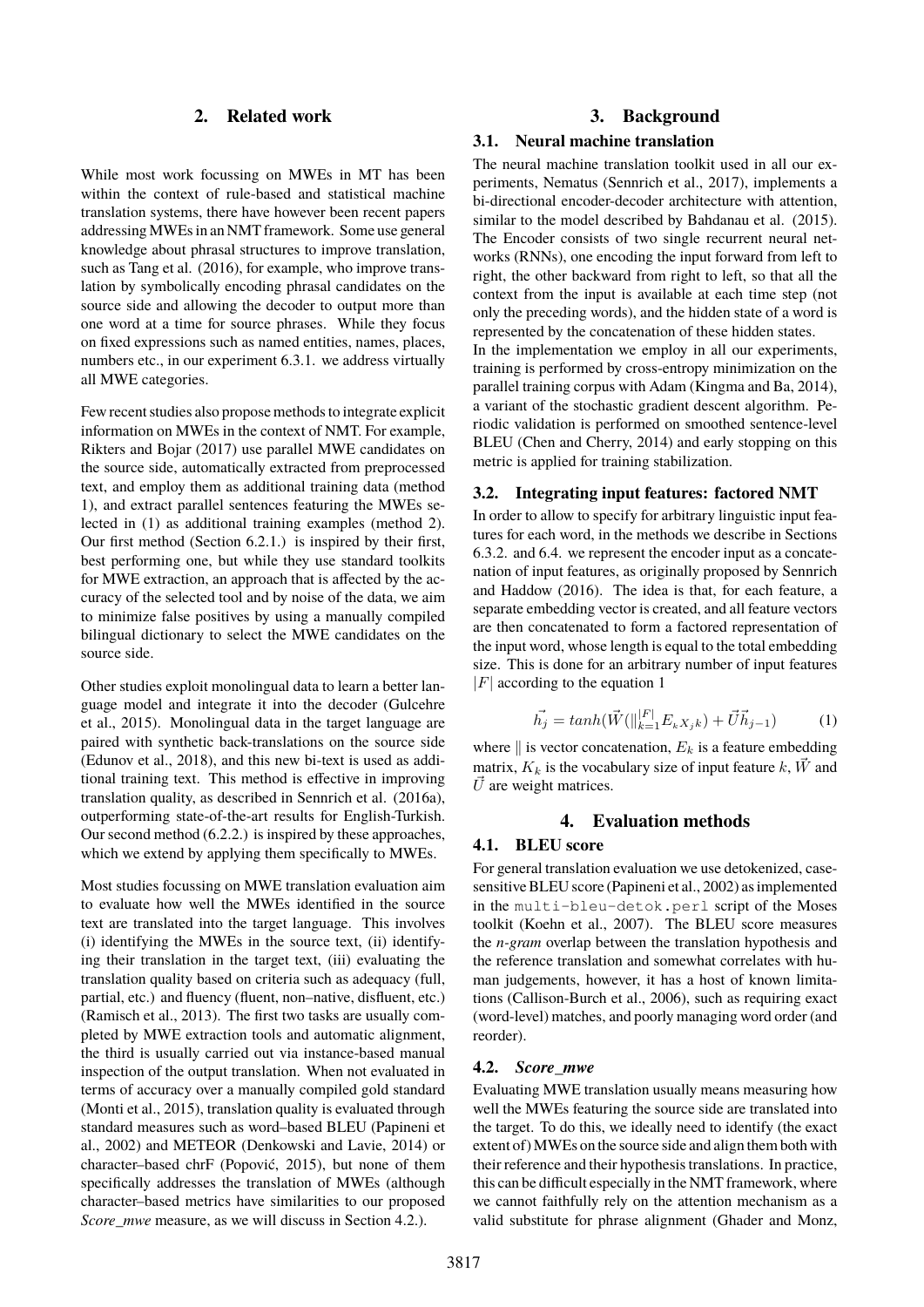[2017\)](#page-0-0). To overcome these limitations, we devise a metric which does not need phrase alignment, only requiring a reference translation of the source MWE, as it works on full target sentences<sup>[1](#page-0-0)</sup>. We refer to this metric as *Score\_mwe*. Our test sets have identified MWEs on the source side (the scope of the evaluation), and their reference translations

are also identified in the target. We can start by taking each of the words that comprise the reference translation of the MWE, and take its closest match in the translated hypothesis according to a character-based distance metric to be its *actual* translation. We use the standard definition of the Levenshtein distance between two strings  $a, b$  (of length |a| and |b| respectively) as  $\text{lev}_{a,b}([a], [b])$  where

$$
\mathrm{lev}_{a,b}(i,j) = \begin{cases} \max(i,j) & \text{if } \min(i,j) = 0, \\ \max\left\{\underset{\mathrm{lev}_{a,b}(i,j-1)+1}{\mathrm{lev}_{a,b}(i,j-1)+1} \hspace{10pt}\text{otherwise.} \right. \\ \min\left\{\underset{\mathrm{lev}_{a,b}(i-1,j-1)+1}{\mathrm{lev}_{a,b}(i-1,j-1)+1} \hspace{10pt}\text{otherwise.} \right. \end{cases} \hspace{.5cm} \text{in} \hspace{.2cm} \mathrm{in} \hspace{.2cm} \mathrm{in} \hspace{.2cm} \mathrm{new}_{a,b}(i,j) = 0 \hspace{.5cm} \mathrm{in} \hspace{.2cm} \mathrm{new}_{a,b}(i,j) = 0 \hspace{.5cm} \mathrm{in} \hspace{.2cm} \mathrm{new}_{a,b}(i,j) = 0 \hspace{.5cm} \mathrm{new}_{a,b}(i,j) = 0 \hspace{.5cm} \mathrm{new}_{a,b}(i,j) = 0 \hspace{.5cm} \mathrm{new}_{a,b}(i,j) = 0 \hspace{.5cm} \mathrm{new}_{a,b}(i,j) = 0 \hspace{.5cm} \mathrm{new}_{a,b}(i,j) = 0 \hspace{.5cm} \mathrm{new}_{a,b}(i,j) = 0 \hspace{.5cm} \mathrm{new}_{a,b}(i,j) = 0 \hspace{.5cm} \mathrm{new}_{a,b}(i,j) = 0 \hspace{.5cm} \mathrm{new}_{a,b}(i,j) = 0 \hspace{.5cm} \mathrm{new}_{a,b}(i,j) = 0 \hspace{.5cm} \mathrm{new}_{a,b}(i,j) = 0 \hspace{.5cm} \mathrm{new}_{a,b}(i,j) = 0 \hspace{.5cm} \mathrm{new}_{a,b}(i,j) = 0 \hspace{.5cm} \mathrm{new}_{a,b}(i,j) = 0 \hspace{.5cm} \mathrm{new}_{a,b}(i,j) = 0 \hspace{.5cm} \mathrm{new}_{a,b}(i,j) = 0 \hspace{.5cm} \mathrm{new}_{a,b}(i,j) = 0 \hspace{.5cm} \mathrm{new}_{a,b}(i-1,j) = 0 \hspace{.5cm} \mathrm{new}_{a,b}(i,j) = 0 \hspace{.5cm} \mathrm{new}_{a,b}(i,j) = 0 \hspace{.5cm} \mathrm{new}_{a,b}(i,j) = 0 \hspace{.5cm} \
$$

where  $1_{(a_i \neq b_j)}$  is 0 when  $a_i = b_j$  and 1 otherwise, and  $lev_{a,b}(i, j)$  is the distance between the first i characters of  $a$  and the first  $j$  characters of  $b$ . The first element in the min corresponds to deletion (from  $a$  to  $b$ ), the second to insertion and the third to match or substitution.

Specifically, for each reference sentence in the test set, we take a MWE reference translation of length  $n$ , comprised of the words  $x_0, \ldots, x_n$ , with word lengths of  $|x_0|, \ldots, |x_n|$ . For each word in the sequence  $x_0, \ldots, x_n$ , we find the word in the translation hypothesis  $y_{min}$  with the lowest Levenshtein distance then average this over all the MWEs in the sentence to get the *Score\_mwe* for that sentence, as described in Equation [3:](#page-2-0)

$$
Score\_mwe = 1 - \frac{\sum_{i=0}^{i=n} \left(\frac{lev_{x_n}, y_{min}}{|x_n|}\right)}{n}
$$
 (3)

<span id="page-2-0"></span>We calculate the *Score\_mwe* for all the sentences in the corpus, and divide by the number of sentences, to get the score for the entire test set. In our implementation, the distance is capped to be at most equal to  $|x_n|$  (length of the reference component), and – being normalised by it – ranges from a minimum of 0 to a maximum of 1.

From a linguistic viewpoint, we are making a strong assumption that the least distant word  $y_{min}$  corresponds to the *actual* translation of the reference component *without* looking at its real alignment. While of course this does not hold for all sentences, we empirically find that this assumption matches up with manual inspection because it is very unlikely that the items featuring the MWE translation appear elsewhere in the sentence. For instance, using this measure on the test\_ted and test\_mwe *reference* translations (described in Section [5.2.\)](#page-3-0) yields an almost perfect score of 99.4% and 99.8%, respectively.

The measure considers character–level matches rather than full words. This allows the metric to account for partial matches, which are particularly important when translating into highly inflected languages like Italian. In fact, a system may be able to correctly detect and translate a MWE, but in a different grammatical form or category than it appears

| (Source) he woke up<br>$(Hyp.)$ si sveglia<br>( <b>Reference</b> ) si è svegliato | character-based<br>si è svegliato<br>$\frac{(2/2 + 0/1 + 7/9)}{3} = 0.59$<br>word-based<br>si è svegliato<br>$(1+0+0)/3=0.33$ |
|-----------------------------------------------------------------------------------|-------------------------------------------------------------------------------------------------------------------------------|
| (Source) I rang up<br>(Hyp.) ho fatto una telefonata<br>(Reference) ho telefonato | character-based<br>ho telefonato<br>$\frac{(2/2 + 9/10)}{2} = 0.95$<br>word-based<br>ho telefonato<br>$(1+0)/2=0.5$           |

<span id="page-2-1"></span>Table 1: Difference between character-based and wordbased matching. Green indicates correct matches of the hypothesis over the reference string (blue); scores are normalized by the length of reference string.

in the reference (which many times may be acceptable), and this cannot be accounted for by word-level matches. In Table [1,](#page-2-1) we report a toy example to explain such intuition: the MWE *he woke up* is translated by "si è svegliato" (lit. "himself is woken") in the reference translation and "si sveglia" (lit. "himself wakes") in the hypothesis, which is correct as for the choice of the lexical item but incorrect in verb tense. A word-based match would only match the first element. Similarly, the MWE *I rang up* (reference: "ho telefonato" (lit. "(I) have phoned")) is translated as "ho fatto una telefonata" (lit. "(I) have made a phone call"), which is a correct translation and would be over penalized by a word-based metrics. On the contrary, the *Score\_mwe* is able to smooth these effects by awarding (higher) partial credit for the character-based matching strings. Another advantage of this approach is that, although our metric requires specifically annotated test corpora, it is able to focus on MWEs while traditional word–based metrics such as the BLEU score or even character–based methods such as chrF [\(Popović, 2015\)](#page-0-0) are far less sensitive to improvements in MWE translation specifically.

### **4.3. Human evaluation**

Finally, we ask 4 expert human annotators to evaluate the quality of the translation of 100 MWEs identified in our test 100 set (described in Section [5.2.\)](#page-3-0), which we compare with the results given by our proposed *Score\_mwe*. Annotators are provided with the source sentences (with one identified MWE for each sentence), a reference translation for each sentence (with the identified translation of the MWE), and the systems' output for each sentence.

We ask annotators to focus on the translation of the identified MWE only and evaluate it for each sentence in each system on a scale from 1 to 5, considering a) idiomaticity (whether the idiomatic meaning of the source MWE has been correctly identified) b) grammaticality, and c) fluency. Reference translation is given as benchmark, but we ask annotators to also consider alternative correct translations as valid. Like each of our selected automatic measures, we do not distinguish between these linguistic aspects in a fine-grained manner, and ask annotators to express one

<sup>&</sup>lt;sup>1</sup> However, if alignment is available, it can work directly – with even more precision – on the aligned items instead of the whole target sentence.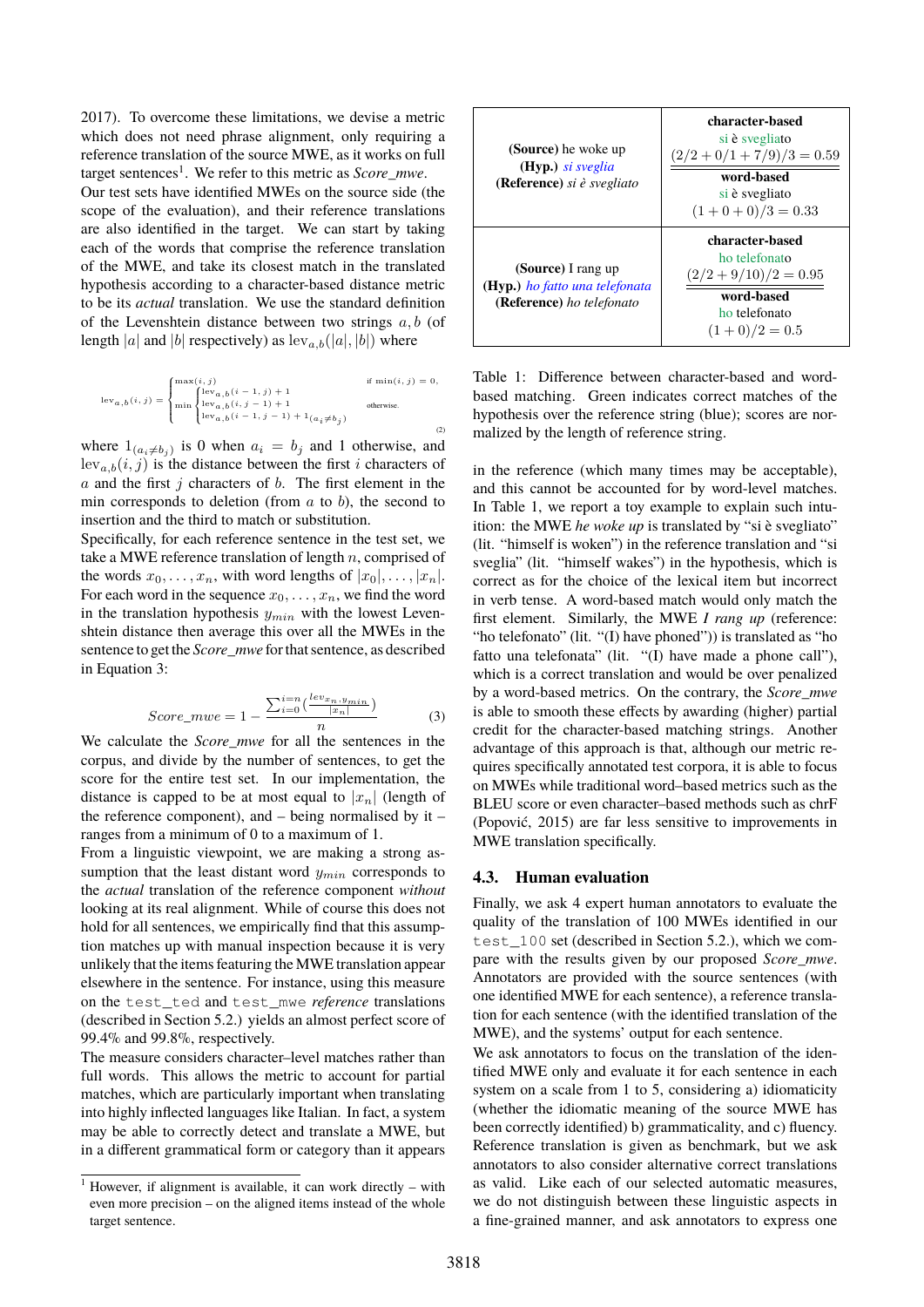single score for each sentence for each system. Finally, we average each system's sentence scores to get system-level evaluation.

# **5. Data description**

# <span id="page-3-3"></span>**5.1. Training and development sets**

As a baseline for our translation experiments in a low resource setting (described in Sections [6.2.1.](#page-4-0)[-6.3.2.\)](#page-5-1) we use the English-Italian parallel corpus released for the *IWSLT Evaluation Campaign 2014*, composed of 181,874 translated sentences from the TED conferences transcripts (train\_small) and available from the  $WIT^3$  Web Inventory [\(Cettolo et al., 2014\)](#page-0-0). As a baseline for our last experiment (Section [6.4.\)](#page-5-2), we combine the above corpus with the English-Italian section of the Europarl parallel corpus (2012 v7 release) [\(Koehn, 2005\)](#page-0-0) which consists of 1,909,115 parallel sentences from the proceedings of the European parliament  $(t \text{rain\_big})$ . We use the available *TEDx.dev2014* English–Italian parallel corpus for development (dev) (1,056 sentences).

### <span id="page-3-0"></span>**5.2. Test sets**

We evaluate our models on three separate test sets. The first (test\_ted) is the annotated corpus made available by [Monti et al. \(2015\)](#page-0-0), consisting of 1,529 parallel English-Italian sentences from TED talks transcripts (but not included in our training sets). This corpus is manually annotated for MWEs and – to the best of our knowledge – it represents the most comprehensive MWE-aware bilingual resource for the English-Italian pair. Each manually annotated MWE on the (English) source side (which can be of any grammatical type) is aligned with its reference translation into the target language (Italian) (which we use in our *Score\_mwe* evaluation metric, Section [4.2.\)](#page-1-0), and the reference translation may, or may not, be in turn a MWE. In total, the English side the corpus presents 880 different MWE types (over a total of 2066 MWE instances), the majority of which are continuous  $(91\%)$ . MWE length spans from 2 to 7 words, the majority featuring either 2 or 3 words. The criteria according to which the test ted corpus has been annotated are such that phrases like *there are*, *expect to* or *and so* are annotated as valid MWEs, but a stricter definition of MWE-hood would classify them as collocations or frequent compositional combinations of words. Thus, in order to specifically target idiosyncratic MWEs in our experiments, we construct a second test set (test\_mwe), using the example sentences of a manually compiled bilingual dictionary, the *Il Ragazzini* dictionary of English–Italian [\(Ragazzini, 2019\)](#page-0-0). The example sentences are complete sentences that are presented to the reader in order to exemplify a lemma, an expression or a specific use of a word. We collect 3,494 parallel sentences, connected to expressions that in the dictionary have been marked as MWEs by professional lexicographers. Some of these example sentences, along with the MWE and their translation, are reported in Table [2.](#page-3-1)

Finally, we randomly select a subset of these sentences (100 sentences) and annotate them for MWEs (similarly to how was done in the test ted corpus by [Monti et al. \(2015\)](#page-0-0). Annotation is partially done automatically, by matching the lexical items in the sentence with the lemmatized MWE and its translation as reported in the dictionary, then manually fine-tuned to correct errors. We call this subset test\_100 and use it to evaluate our results with the *Score\_mwe* metric, which requires identification of the MWE reference translations, and for human evaluation.

| Lemma | <b>MWE</b>                  | <b>Example sentence</b><br><b>Translation</b>                                                                                  |
|-------|-----------------------------|--------------------------------------------------------------------------------------------------------------------------------|
| short | $(\text{come})$<br>short of | the result has come short<br>of our expectations<br>il risultato ha deluso<br>le nostre speranze                               |
| sweet | sweet<br>spot               | they're struggling to find<br>the sweet spot in the market<br>stanno faticando a trovare la<br>collocazione giusta sul mercato |

<span id="page-3-1"></span>Table 2: Example sentences from the test\_mwe test set, which has a more rigorous definition of MWE-hood, with the indication of the lemma and the MWE featuring in them (as originally reported in the *Il Ragazzini* dictionary).

# **5.3. Data preprocessing**

We preprocess all datasets by applying language-specific tokenization and truecasing using the Moses toolkit [\(Koehn](#page-0-0) [et al., 2007\)](#page-0-0). In order to limit the size of the training vocabulary and to achieve open-vocabulary translation, we use byte-pair encoding [\(Sennrich et al., 2016b\)](#page-0-0) by jointly learning and applying BPE on both source and target sides with 32K merge operations and apply it with vocabulary threshold  $= 1$  (meaning that when re–applying BPE each subword must have been seen at least once at training time, and is otherwise replaced by the UKN symbol).

# **6. Experiments**

In this section we describe four methods to integrate knowledge from existing lexicographic resources into an NMT framework. We do this in a low-resource setting by augmenting our training instances with artificial parallel data, specifically targeting MWEs in the source [\(6.2.1.\)](#page-4-0) or in the target language [\(6.2.2.\)](#page-4-1), by identifying existing MWEs on the source side and symbolically encode them as single tokens [\(6.3.1.\)](#page-5-0) or through a factored representation, along with more linguistic information  $(6.3.2)$ . Finally, we scale the last, most flexible method to a high-resource setting  $(6.4.)$ .

# <span id="page-3-2"></span>**6.1. Baseline training and settings**

We train a translation model from English into Italian using an encoder–decoder recurrent neural architecture with attention and gated recurrent units. Since our aim is not that of achieving state of the art results, but rather improve performance in NMT regardless of the particular experimental setting, we use a shallow architecture (one bidirectional layer for the encoder and one single layer for the decoder)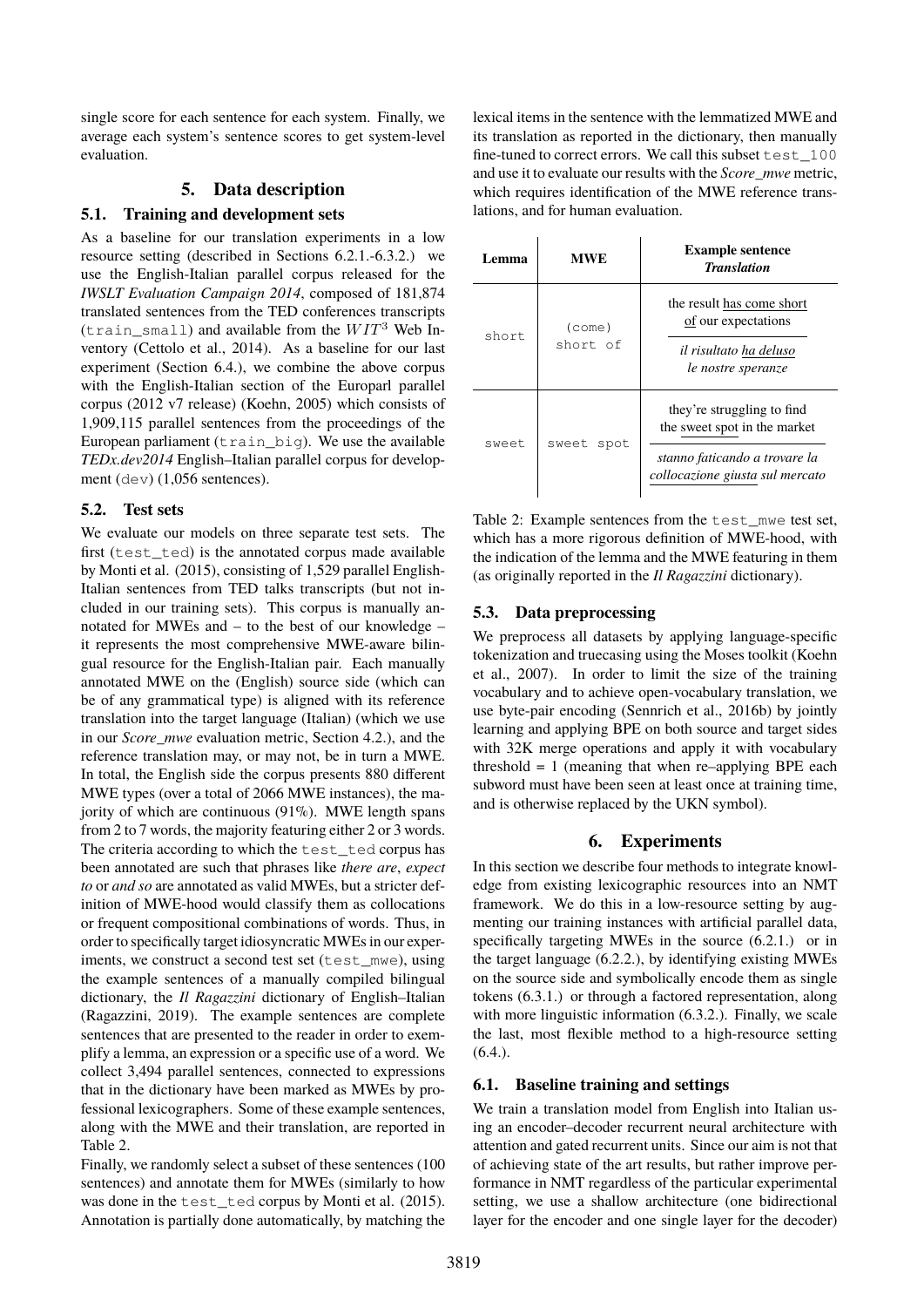with the following parameters (which we do not optimize), following [Sennrich and Haddow \(2016\)](#page-0-0): embedding layer size =  $512$ ; hidden layer size =  $1024$ ; training minibatches size = 80; beam size = 12; maximum sentence length = 50; dropout with probability  $= 0.2$ . We train for about 1 day using cross-entropy as our objective loss function, we sort sentences by length and we shuffle them at each epoch. We calculate BLEU score every 5,000 iterations and apply early stop when we see no improvement on the development set for at least 10 checks.

# **6.2. Data augmentation**

# <span id="page-4-0"></span>**6.2.1. MWE dictionary**

In our first method (which we refer to as MWE\_dictionary) we use linguistic knowledge about MWEs from a traditional lexicographic resource and augment our training data with additional lemmatized bi-text from a manually compiled source. This is the English–Italian section of the *Il Ragazzini* bilingual dictionary [\(Ragazzini, 2019\)](#page-0-0), which we use in its latest XML-encoded version. In the dictionary, each MWE receives several translations (often synonyms or near synonyms, separated by a semicolon), which we preprocess by splitting them into separate training examples.

In order to get the MWE candidates, we extract all the lemmas which contain a whitespace and have therefore been classified as (idiosyncratic) lexical items with a "word" status – because they have their own dictionary entry – but are composed of two or more words. The majority of these expressions are verbal, especially verb-particle constructions (such as *stand at*, *take off* etc.), secondarily prepositional (*according to*), nominal (*Bach flower remedies*) and adjectival (*au pair*) expressions. Notice that we extract *lemmatized forms* and pair them with their (base form) translations, which is how they appear in every standard dictionary, such as, for example, the English base verbal form *get into* and its Italian translation in the present infinitive (*entrare*).

In total, we cover 3560 different MWE types and obtain 18,048 (parallel) MWE tokens after processing, which includes splitting the several translations connected to a single MWE into separate instances. We add the so obtained parallel entries to the baseline training set for a total of 199,922 sentences (i.e. we augment the baseline training data with synthetic data by approx. 10%). We learn and apply BPE jointly in both languages with 32K merge operations, and train the new model with the hyperparameters described in Section [6.1.](#page-3-2)

# <span id="page-4-1"></span>**6.2.2. MWE in context with backtranslation**

In this method (MWE\_backtrans), we aim to improve translation by attending to MWEs *in context* on the target side. We do so by augmenting the training data with monolingual sentences on the target side that contain at least one MWE in context for each target instance. The hypothesis behind this is that, since RNNs are capable of modelling sequence context, they should be better at discriminating between MWEs and simple phrases — and therefore ensure a better translation quality — if exposed to their larger contexts. This approach may also result in overgeneration, as it can pair an idiomatic MWE with an incorrect literal translation on the English side; nonetheless, it should provide the decoder with both correct MWE instances and their contexts, which should help the system generate more correct, naturally sounding language.

Sentences containing MWEs can be extracted from raw text using standard identification techniques [\(Rikters and](#page-0-0) Skadin[a, 2016\)](#page-0-0), but in order to ensure that our data contain genuine MWE candidates, we extract them from a monolingual dictionary of Italian *lo Zingarelli* [\(Cannella](#page-0-0) [and Lazzarini \(a cura di\), 2019\)](#page-0-0), encoded in XML with a similar mark-up schema as the *Il Ragazzini* used in MWE dictionary. The encoding of the dictionary explicitly marks phrasal components with the  $\langle \text{phr} \rangle$  tag, and for a selection of them (in particular, for the most idiosyncratic ones) it provides some *usage examples* (in the form of complete sentences). We extract these usage example sentences – which therefore contain at least one MWE – for a total of 3923 Italian sentences, and pair each with its approximated back-translation in English, obtained by re-training a model with the same hyperparameters, setting and data used as the baseline [\(6.1.\)](#page-3-2), but in reversed direction (from Italian to English). We include the so obtained supplementary data to the original training instances, for a total of 185,797 (i.e. we augment the training data by  $2\%$ ). We jointly learn and apply BPE with 32K merge operations, and train the new model with the same hyperparameters as in [6.1.](#page-3-2)

# **6.3. MWE labelling**

In the following methods, we use the identification tool provided by the annotate\_mwe.py module of the *mwetoolkit* [\(Ramisch et al., 2010\)](#page-0-0) to identify MWEs on the source side. The method requires a list of MWE candidates to be specified in their lemmatized form, and uses it to look at each word's lemma in the text to tag it as part of a  $\mathrm{MWE}^2$  $\mathrm{MWE}^2$ . As a source of lemmatized MWE candidates, we exploit the English section of the *Il Ragazzini* dictionary of English-Italian, which we already employed for MWE\_dictionary (Section [6.2.1.\)](#page-4-0). There we adopted a strict definition of MWE-hood and only considered the <lemma> elements that contained a whitespace; however, in that method the number of MWE candidate type was little more that 3k, while here we aim to expand our candidate list in order to identify as many MWEs as possible. Thus, we take a more shallow approach and extend the English MWE list already used in MWE\_dictionary by extracting *all* the elements in the dictionary annotated as phrasal units. These candidates span from a minimum length of 2 words to a maximum of 13, and can pertain to any grammatical category.

After constructing the MWE candidate list, we use the Natural Language Toolkit (NLTK) [\(Loper and Bird, 2002\)](#page-0-0) to perform POS tagging over all our source training instances. POS annotation is then used by the stem.lemmatize() method in the NLTK module, combined with positional features, to extract the lemma for each word. Finally, we

<sup>&</sup>lt;sup>2</sup> We are aware that more sophisticated methods for MWE identification exist but devising more complex methods of MWE identification would represent a task on its own, falling outside the scope of the present study.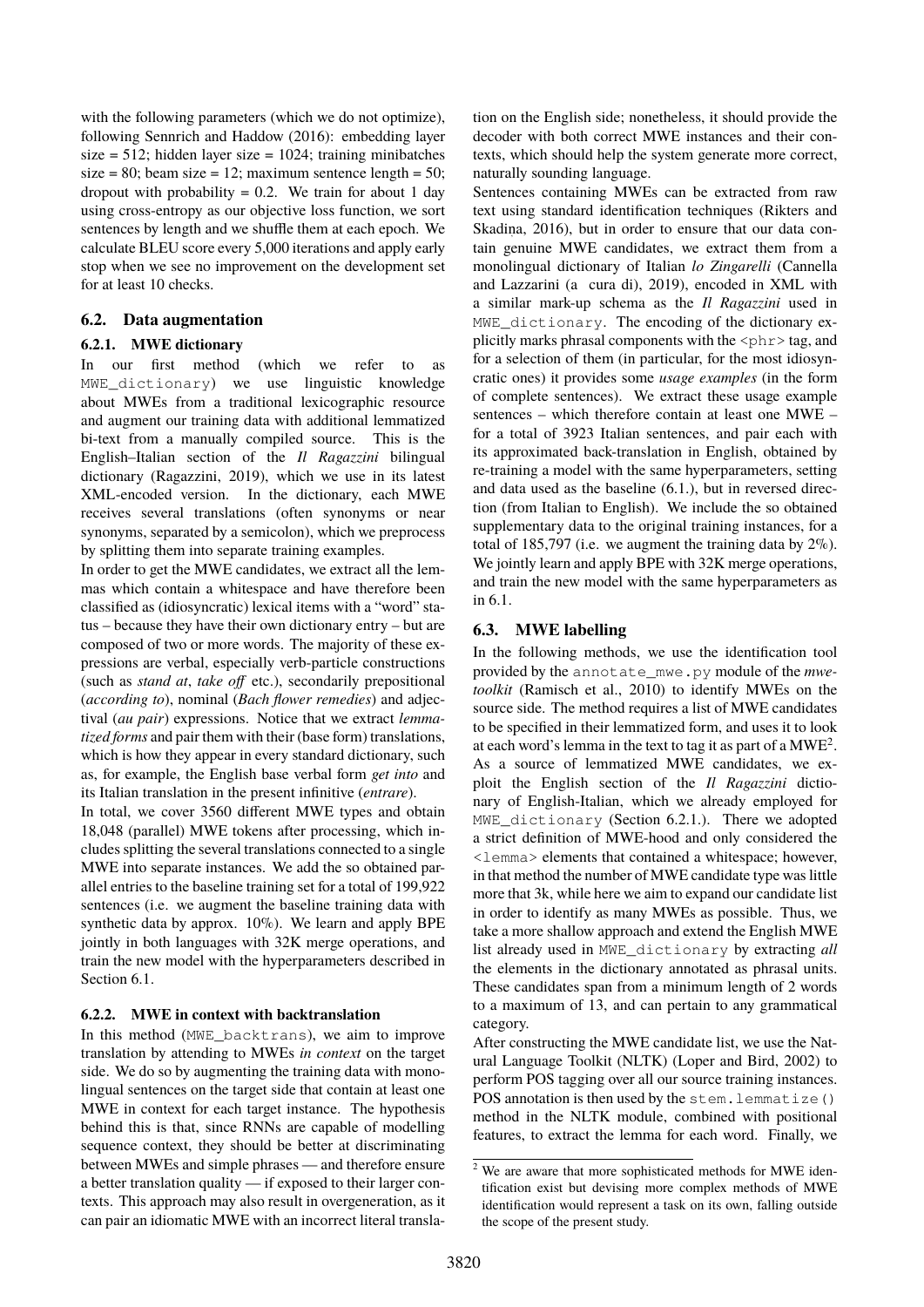feed the lemma and POS information on each lexical item to the annotate\_mwe.py script to identify and annotate MWEs on the source text.

The method returns a factored representation of the text in Moses style (where each word is represented as a chain of features separated by the pipe symbol |), and words making up the identified MWEs (as well at its lemma) are joint with an underscore. For example, a sentence such as

### (1) **the men were angry and walked off**

would receive the following annotation:

(2) **the**|the|DT **men**|man|NN **were**|be|VB **angry**|angry|JJ **and**|and|CONG **walked\_off**|walk\_off|VB

where the first factor indicates the surface form, the second the lemma (which can be a MWE lemma as in*walk\_off* ), and the third the part-of-speech. For the sake of our translation experiments, we use such information and encode it in two different ways, which we refer to as "word-with-spaces" and a "IOB encoding", respectively.

### <span id="page-5-0"></span>**6.3.1. Word–with–spaces approach**

In a first setting, which we use for MWE\_wordwithspaces, we take a "word with spaces" approach and simply encode each MWE as a single word, by keeping the original underscore given by the annotation tool whenever a MWE has been identified, and discard all remaining linguistic information. In this setting, sentence (1) would thus be represented as

```
(3) the men were angry and walked_off
```
The intuition behind this is that, like subword units, named entities, semantic roles etc., MWEs represent a single unit "spread out" onto several symbols, and therefore encoding them as a single token may be beneficial to their interpretation.

Like in the other methods, we use BPE to achieve open vocabulary translation. When learning BPE, we do not consider the underscore as a word separator and instead we let the BPE algorithm treat it as a valid character. This has the nice side effect of allowing the algorithm to automatically learn regularities over MWEs too across our dataset. For example, if we examine the vocabulary file produced by the BPE learning script, we notice that, for instance, out</w>, out@@ and out\_@@ are encoded as different tokens<sup>[3](#page-0-0)</sup>, meaning that, when applying BPE at test time, the system will know that they represent three different lexical items (and only the latter is part of a MWE), providing a simple but effective disambiguation method for these otherwise indistinguishable components. Moreover, the fact of encoding out\_ as a separate token can potentially allow the system to generalize on different MWEs not seen at training time, considering them MWEs if correctly annotated at test time. However, as a drawback, this simple method does not allow to encode discontinuous MWEs.

We apply the annotation on the train small dataset, learn and apply BPE jointly in both languages with 32K merge operations and train the new model with the same hyperparameters as the baseline  $(6.1.)$ .

# <span id="page-5-1"></span>**6.3.2. IOB encoding**

In a second setting (MWE\_iob\_small), we construct input features and annotate them in Moses factored format, as required by our chosen toolkit Nematus. We consider three features: the surface form of a word (factor 1), the lemma (factor 2) and whether the string in factor 1 is at the beginning, inside or outside a MWE. Firstly, we discard the POS information from the initial annotation. We keep factor 2 as returned by the annotation method, which then reports the word-level or the MWE-level lemma (with underscores). Secondly, we split the surface MWE forms into their single-word components, and apply BPE on the single-word corpus. For each resulting word or subword unit, we indicate whether it is at the beginning (B), inside (I) or outside (O) a MWE in field 3, and copy the word's feature value in factor 2 to all its smaller units. Assuming *walked* were a rare word, sentence (1) would receive the following annotation<sup>[4](#page-0-0)</sup>:

```
(4) the|the|O men|man|O were|be|O
    angry|angry|O and|and|O
walk@@|walk_off|B ed|walk_off|B
        off|walk_off|I
```
Unlike the word-with-spaces approach in MWE\_wordwithspaces, which only applies to continuous MWEs, this strategy may also apply to discontinuous configurations (which, however, we do not consider in the present study because of the lack of an appropriate identification technique, but represents a natural extension of our work, see Section [8.\)](#page-7-0).

Following recommendations in [Sennrich and Haddow](#page-0-0) [\(2016\)](#page-0-0), we want to make sure that the improvements over the baseline are not due to an increase in the number of model parameters. Therefore, we make sure that the sum of the sizes of the embedding layers for each factor equals the size of the embedding layer as in the baseline (512). We set embedding size to 300, 202 and 10 for factors 1, 2 and 3, respectively (roughly balancing the sizes of the respective vocabulary, but without optimizing for this parameter). We adjust the training script as to specify the number of factors (3) and one vocabulary file for each of them (plus the target vocabulary). All other parameters are as in Section [6.1.](#page-3-2)

# <span id="page-5-2"></span>**6.4. Factored NMT at scale**

Finally, we aim to improve the translation of MWEs, and the general translation quality, in a high-resource setting by scaling the method used in MWE iob small [\(6.3.2.\)](#page-5-1) to a much bigger training set. The reasons why we choose to scale this particular method and not the best scoring method described above (which would have been

<sup>&</sup>lt;sup>3</sup> where  $\langle$ /w $\rangle$  and @@ indicate word and subword boundaries, respectively

<sup>4</sup> Notice that under this setting factor 3 is constrained in that B may not be followed by O, I may be followed by either I O or B (indicating consecutive MWEs); notice that more subsequent B's are possible as they may indicate multiple subwords units of the first word of a MWE.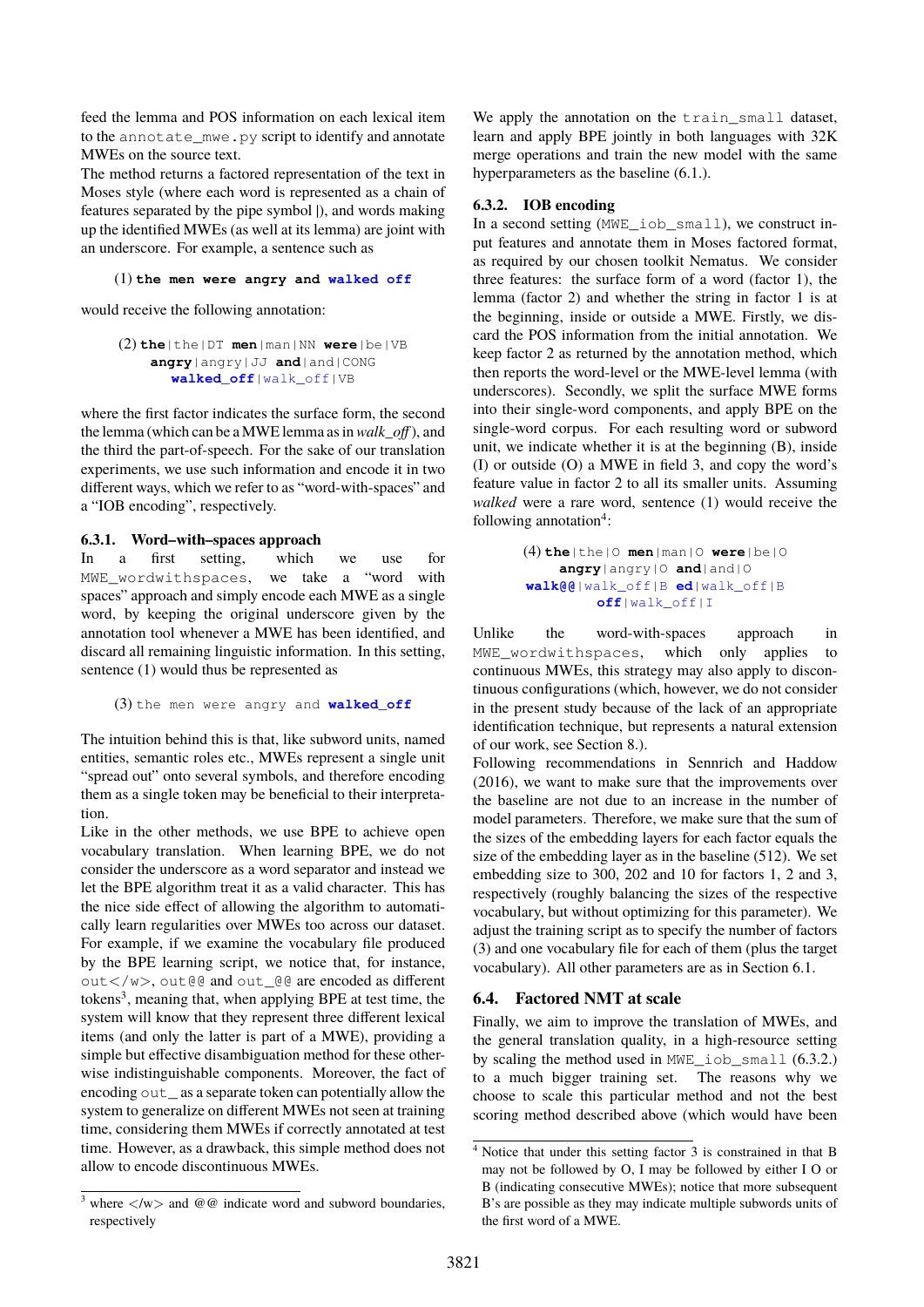MWE\_backtrans) are multiple. Firstly, the method used in MWE\_backtrans is necessarily dependent on the training size, because data augmentation is likely to have an insignificant effect if it is only by a very small percentage; on the contrary, we aim to propose a method that is easily scalable to any size of the dataset, considering that NMT has proven to reach great improvement with increased training size. Secondly, the method used in MWE iob small is the most flexible of all other methods because it can potentially account for discontinuous MWEs. Thirdly, while we use a naive MWE identification technique, this method has a potential for improvement if more fine-grained identification methods are applied to the preprocessing of the data.

As a baseline for this method, which we refer to as *Baseline (big)*, we learn BPE and train a model with the same hyperparameters as in [6.1.](#page-3-2) on the much bigger, 2M sentence dataset train big, described in detail in Section [5.1.](#page-3-3) We then apply the processing steps explained in Section [6.3.2.](#page-5-1) (factored MWE representation with IOB notation) to this dataset, learn and apply BPE and train the model again with the same parameters. We call the system MWE\_iob\_big.

### **7. Results and discussion**

In Table [3,](#page-6-0) we report the results obtained by our systems according to detokenised case-sensitive BLEU score (*BLEU*), *Score\_mwe* (*S\_mwe*) and human evaluation (*Hum*) on the different test sets. As explained in Section [4.,](#page-1-2) Score\_mwe and human evaluation on test\_mwe are calculated on the annotated subset identified as test\_100.

| <b>Dataset</b>      | test ted    |       | test mwe    |         |         |
|---------------------|-------------|-------|-------------|---------|---------|
|                     | <b>BLEU</b> | S mwe | <b>BLEU</b> | S mwe   | Hum     |
|                     |             |       |             | (t 100) | (t 100) |
| <b>B.line small</b> | 21.34       | 6.42  | 3.53        | 1.3     | 0.1     |
| <b>Dictionary</b>   | 22.37       | 6.48  | 6.64        | 2.83    | 0.62    |
| Backtrans.          | 22.61       | 6.5   | 8.62        | 3.88    | 1.20    |
| Wordwithsp.         | 22.25       | 6.44  | 8.62        | 3.8     | 1.26    |
| <b>IOB</b> small    | 22.58       | 6.43  | 5.46        | 3.31    | 0.76    |
| <b>B.line big</b>   | 26.36       | 6.38  | 13.01       | 4.39    | 2.08    |
| IOB big             | 26.78       | 6.88  | 14.44       | 5.89    | 3.24    |

<span id="page-6-0"></span>Table 3: Experiment results. The best results on each test set for each setting (high and low resource) are boldfaced.

All proposed methods outperform their baseline, with MWE\_backtrans scoring best on every test set according to all metrics in a low resource setting. The improvement on BLEU score generally indicates that, under a low resource setting (small), our methods can make the overall quality of automatic translation better (by approx. 1 point in general language, and up to 5 points on the MWE targeted test set). In fact, while the improvement on the general language test\_ted is not marked, we observe a substantial improvement in both BLEU and Score\_mwe in translating the test\_mwe. The extremely low figures for the baseline model on this dataset (which are hardly better than random translation) indicate that it is particularly hard for the NMT system to translate idiosyncratic, genuinely noncompositional MWEs like the ones included in test\_mwe,

especially when the system is not trained with in–domain text similar to that of the test set.

As for the higher resource setting (big), as expected, the baseline (big) model outperforms all models trained on the small dataset. MWE\_iob\_big, in turn, improves the baseline by 0.42 and 1.13 BLEU points on the test\_ted and the test\_mwe datasets, respectively, indicating that the proposed method is beneficial both on general and MWE translation. This is confirmed by the improvements in the Score\_mwe measure by 0.05 and 0.15 respectively.

The human annotation confirms such improvements over the small and big baselines, which are even more marked than in automatic measures. The (Pearson) correlation between the average system scores of the individual human annotators was found to be high (between 0.95 and 0.99) as was the correlation between the average of all human scores and Score\_mwe on test\_100 (0.95), as displayed in Figure [1.](#page-6-1)



<span id="page-6-1"></span>Figure 1: Human evaluation (y) and Score\_mwe (x) results on the different translation systems.

Human evaluation and the Score\_mwe generally agree in ranking the systems except for the best performing one in the low resource setting, where MWE\_wordwithspaces scored best according to the annotators while automatic metrics favoured MWE\_backtrans. However, the difference between the two systems on all test sets are really not marked. We believe that the general agreement between the *Score mwe* metric and the human evaluation in measuring the improvement of the systems over the baseline (and between each other) indicates both that our methods are specifically addressing MWEs, and that the Score\_mwe is good at capturing how well a system is translating MWEs specifically.

In order to further verify that the improvements achieved involve genuinely idiosyncratic expressions (and does not pertain to general translation improvement only), we carry out manual inspection of several instances of the MWE iob big output. In Table [4,](#page-7-1) we report some translation examples which we compare both with the baseline and with MWE\_backtrans.

In some instances (Example 1), where MWE\_iob\_big produces a correct translation, MWE\_backtrans may capture the overall meaning of the MWE but produce partially incorrect, literal translations ("costo di" instead of "costo della", missing the idiosyncratic combined article "la"), and also produces a wrong agreement between the subject and the past participle "cresciuta" (with feminine *-a* instead of mas-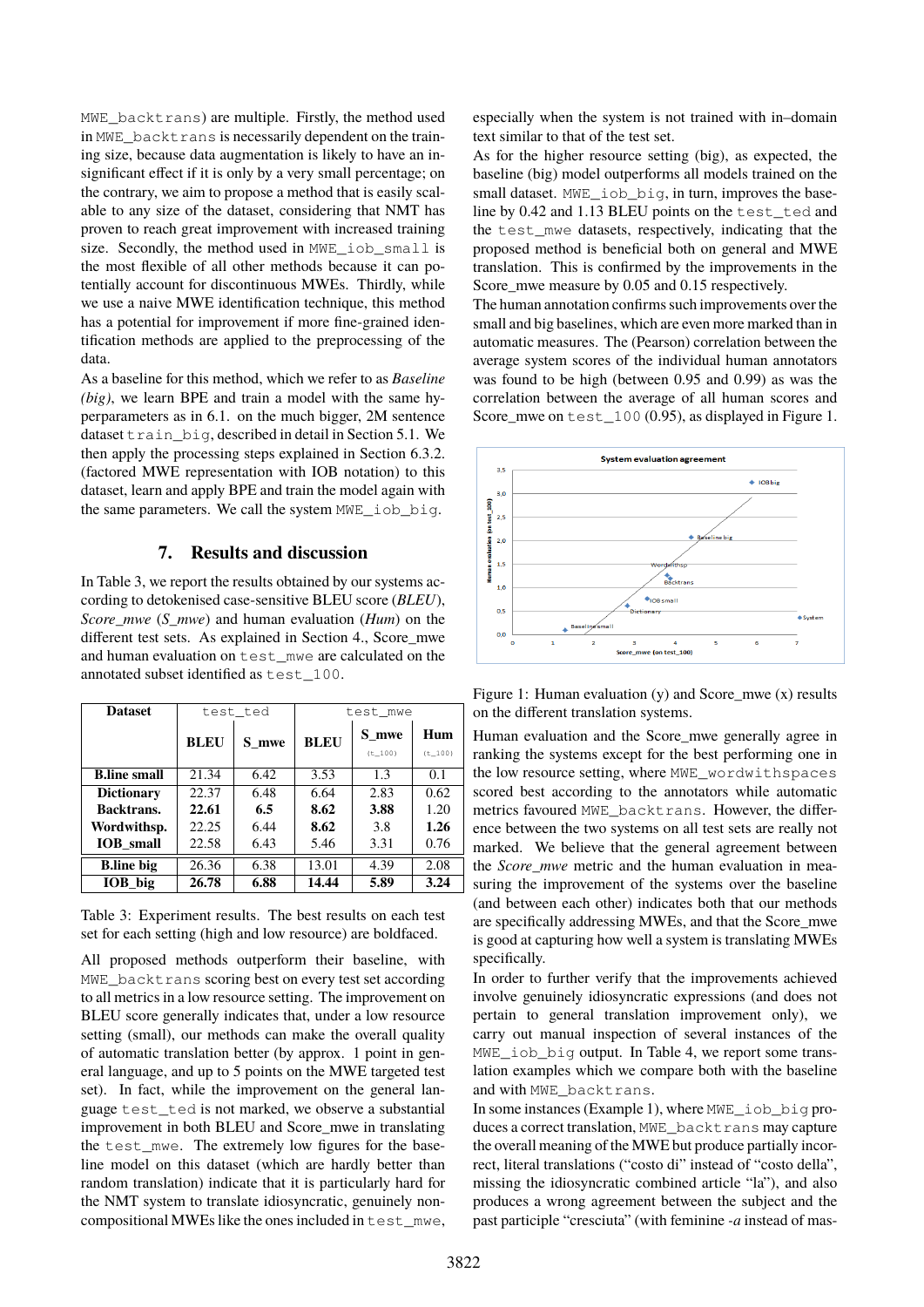| <b>Example 1</b>     | Text                                            |
|----------------------|-------------------------------------------------|
| Source<br>(test_mwe) | the cost of living has scaled up again          |
| Backtrans            | E il costo di vita è cresciuta qui              |
| Baseline (big)       | il costo della vita è diminuito di nuovo la mia |
| IOB_big              | il costo della vita è diventato sempre più alto |
|                      |                                                 |
| <b>Example 2</b>     | Text                                            |
| Source<br>(test mwe) | I have to account for every penny I spend       |
| Backtrans            | devo discutere con tutti i miei piedi           |
| Baseline (big)       | devo tenere conto di ogni centesimo             |

<span id="page-7-1"></span>Table 4: Manual inspection of example translations for MWE\_iob\_big, compared to Baseline (big) and MWE backtrans. In blue, the original source MWE. Underlined is MWE translation. in green correct translations, in red incorrect translations.

culine *-o*). On the other hand, the baseline mistranslates *scaled up* with "diminuito" (lit. *lowered*), producing almost the opposite meaning. As exemplified in Example 2, MWE\_iob\_big is generally good at identifying MWEs on the source side and produces natural sounding expressions on the target side, such as "rendere conto di", which is in turn a MWE in Italian.

# **8. Conclusions and further work**

<span id="page-7-0"></span>In this work, we argued that MWEs are a relevant phenomenon in natural languages and that neural machine translation systems do not generally handle them well. We showed that explicitly addressing MWEs can improve translation quality, and presented several methods to integrate such information and evaluate results, according to different resource availability (both in a low-resource and in a high-resource setting). The datasets we exploited are not freely available, neither for Italian nor other languages, and we take it as future work to extend this with automatically detected MWEs through open–source toolkits. We evaluated our findings with standard measures and through human judgments. We devised a specific score to assess the quality of MWE translation (Score\_mwe) which, unlike previous metrics, does not require phrase alignment, and which correlates with human judgments. Along with the code used in all the stages of the work, we also make available our training sets annotated for MWEs, as well as corpus-based lists of MWEs, for reproduction and extension studies<sup>[5](#page-0-0)</sup>.

In terms of our findings, we have shown that, in a lowresource setting, augmenting the training data with MWEtargeted monolingual text, as in the MWE\_backtrans method, by as little as 2% proved beneficial both in terms of general translation quality and MWE translation quality specifically. This is congruent with the the fact that NMT architectures perform better when exposed to a larger linguistic context – which they can model well – and MWEs make no exception in this respect. In our experiments we relied on a monolingual dictionary as a source of text: a natural extension of this method will be using identification techniques on the target language to extract more monolingual data from raw text, and augment the training data with that.

If monolingual data are not available, using synthetic lemmatized MWE source-target pairs, as in the MWE\_dictionary method, proved less effective than identifying MWEs only on the source side, and in some cases hurt translation by producing ungrammatical forms. Thus, if only lemmatized lists are available, it is advisable to only exploit one side of the (lemmatized) bitext to train a simple identification method and annotate MWEs on the source. When doing so in a low-resource setting, annotating MWEs as single tokens, as in the MWE\_wordwithspaces approach, ensures better results than the IOB tagging methods like the one leveraged in MWE\_iob\_small.

However, a word-with-spaces approach is limited to continuous MWEs, which do not cover the whole spectrum of the phenomenon, and is less likely to scale on a high-resource setting. In the MWE\_iob\_big method, we devised a flexible method for annotating MWEs on the source side, which consistently improved general and MWE translation quality and markedly outperformed its baseline according to all metrics. A natural extension of this method will be using a more sophisticated MWE identification method to also include discontinuous MWEs or MWEs appearing in marked configurations (such as topicalized or passive forms).

In conclusion, we believe that efforts should be made in the direction of improving the existing MWE identification systems. Recent approaches have experimented on developing MWE identification methods using neural networks [\(Ghar](#page-0-0)[bieh et al., 2017\)](#page-0-0) [\(Klyueva et al., 2017\)](#page-0-0), which however are supervised and thus heavily rely on the availability of annotated resources. In the future, it may be interesting to verify whether it is possible to automatically induce MWE identification with neural networks in an unsupervised fashion, for example modelling the internal compositionality of an expression by embedding it as a whole, and compare its vector representation with that of its single components. If such techniques prove successful, it may be possible to integrate them into a neural machine translation architecture, for instance by making MWE identification part of the training objective.

# **9. Acknowledgements**

We would like to thank Zanichelli editore for providing the lexical resources used in this project. Alexandra Birch would like to acknowledge funding from the European Union's Horizon 2020 research and innovation programme under grant agreements 825299 (GoURMET) and the EP-SRC innovation fellowship MTStretch. We would like to thank the anonymous reviewers for their insightful comments, and the annotators for completing the human evaluation.

### **10. Bibliographical References**

Bahdanau, D., Cho, K., and Bengio, Y. (2015). Neural machine translation by jointly learning to align and translate.

<sup>5</sup> Available at [github.com/azaninello/MWE\\_NMT](github.com/azaninello/MWE_NMT)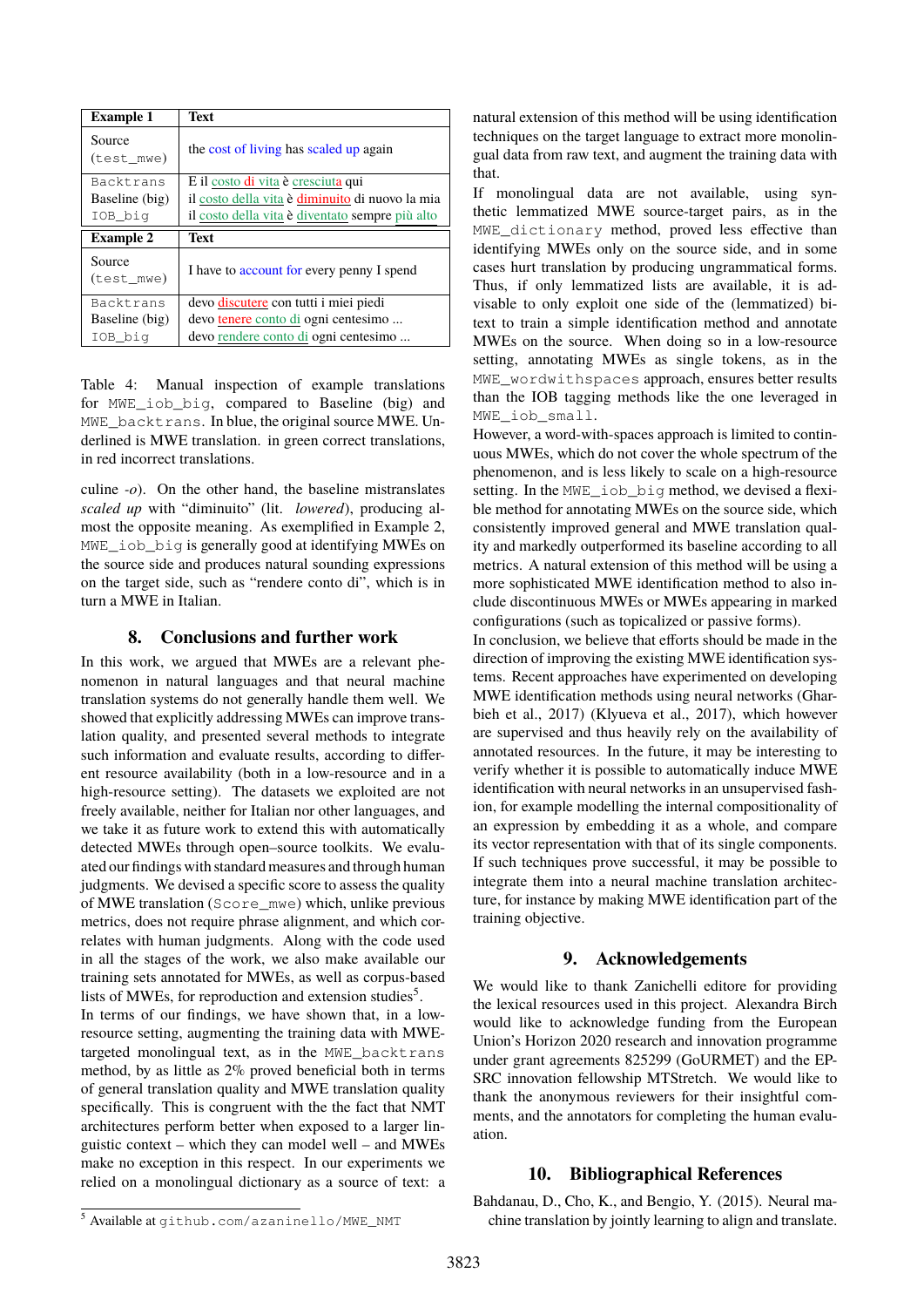In 3rd International Conference on Learning Representations, ICLR 2015.

- Baldwin, T. and Kim, S. N. (2010). Multiword expressions. *Handbook of natural language processing*, 2:267–292.
- Callison-Burch, C., Osborne, M., and Koehn, P. (2006). Re-evaluating the role of bleu in machine translation research. In 11th Conference of the European Chapter of the Association for Computational Linguistics.
- Calzolari, N., Fillmore, C. J., Grishman, R., Ide, N., Lenci, R., Macleod, C., and Zampolli, A. (2002). Towards best practice for multiword expressions in computational lexicons. In In Proceedings of the Third International Conference on Language Resources and Evaluation (LREC 2002), Las Palmas, Canary Islands, page 40.
- Cannella, M. and Lazzarini (a cura di), B. (2019). Lo Zingarelli, vocabolario della lingua italiana. Zanichelli editore.
- Cettolo, M., Niehues, J., Stüker, S., Bentivogli, L., and Federico, M. (2014). Report on the 11th iwslt evaluation campaign, iwslt 2014. In Proceedings of the International Workshop on Spoken Language Translation, Hanoi, Vietnam, page 57.
- Chen, B. and Cherry, C. (2014). A systematic comparison of smoothing techniques for sentence-level bleu. In Proceedings of the Ninth Workshop on Statistical Machine Translation, pages 362–367.
- Constant, M., Eryiğit, G., Monti, J., Van Der Plas, L., Ramisch, C., Rosner, M., and Todirascu, A. (2017). Multiword expression processing: A survey. *Computational Linguistics*, 43(4):837–892.
- Denkowski, M. and Lavie, A. (2014). Meteor universal: Language specific translation evaluation for any target language. In Proceedings of the ninth workshop on statistical machine translation, pages 376–380.
- Edunov, S., Ott, M., Auli, M., and Grangier, D. (2018). Understanding back-translation at scale. *arXiv preprint arXiv:1808.09381*.
- Everaert, M., Van der Linden, E.-J., Schreuder, R., Schreuder, R., et al. (2014). Idioms: structural and psychological perspectives. Psychology Press.
- Ghader, H. and Monz, C. (2017). What does attention in neural machine translation pay attention to? In Proceedings of the Eighth International Joint Conference on Natural Language Processing (Volume 1: Long Papers), pages 30–39, Taipei, Taiwan, November. Asian Federation of Natural Language Processing.
- Gharbieh, W., Bhavsar, V., and Cook, P. (2017). Deep learning models for multiword expression identification. In Proceedings of the 6th Joint Conference on Lexical and Computational Semantics (\* SEM 2017), pages 54–64.
- Gulcehre, C., Firat, O., Xu, K., Cho, K., Barrault, L., Lin, H.-C., Bougares, F., Schwenk, H., and Bengio, Y. (2015). On using monolingual corpora in neural machine translation. *arXiv preprint arXiv:1503.03535*.
- Jackendoff, R. (1995). The boundaries of the lexicon. *Idioms: Structural and psychological perspectives*, pages 133–165.

Junczys-Dowmunt, M., Dwojak, T., and Hoang, H. (2016).

Is neural machine translation ready for deployment. *A case study on*, 30.

- Kingma, D. P. and Ba, J. (2014). Adam: A method for stochastic optimization. *arXiv preprint arXiv:1412.6980*.
- Klyueva, N., Doucet, A., and Straka, M. (2017). Neural networks for multi-word expression detection. In Proceedings of the 13th Workshop on Multiword Expressions (MWE 2017), pages 60–65.
- Koehn, P., Hoang, H., Birch, A., Callison-Burch, C., Federico, M., Bertoldi, N., Cowan, B., Shen, W., Moran, C., Zens, R., et al. (2007). Moses: Open source toolkit for statistical machine translation. In Proceedings of the 45th annual meeting of the association for computational linguistics companion volume proceedings of the demo and poster sessions, pages 177–180.
- Koehn, P. (2005). Europarl: A parallel corpus for statistical machine translation. In MT summit, volume 5, pages 79– 86.
- Loper, E. and Bird, S. (2002). Nltk: The natural language toolkit. In Proceedings of the ACL-02 Workshop on Effective Tools and Methodologies for Teaching Natural Language Processing and Computational Linguistics, pages 63–70.
- Monti, J., Sangati, F., and Arcan, M. (2015). Ted-mwe: a bilingual parallel corpus with mwe annotation. In Proceedings of the Second Italian Conference on Computational Linguistics CLiC-it, pages 193–197.
- Nguyen, T. and Chiang, D. (2018). Improving lexical choice in neural machine translation. In Proceedings of the 2018 Conference of the North American Chapter of the Association for Computational Linguistics: Human Language Technologies, Volume 1 (Long Papers), pages 334–343, New Orleans, Louisiana, June. Association for Computational Linguistics.
- Papineni, K., Roukos, S., Ward, T., and Zhu, W.-J. (2002). Bleu: a method for automatic evaluation of machine translation. In Proceedings of the 40th annual meeting on association for computational linguistics, pages 311– 318. Association for Computational Linguistics.
- Popović, M. (2015). chrf: character n-gram f-score for automatic mt evaluation. In Proceedings of the Tenth Workshop on Statistical Machine Translation, pages 392– 395.
- Ragazzini, G. (2019). Il Ragazzini, dizionario Inglese-Italiano/Italiano-Inglese. Zanichelli editore.
- Ramisch, C., Villavicencio, A., and Boitet, C. (2010). Multiword expressions in the wild?: the mwetoolkit comes in handy. In Proceedings of the 23rd International Conference on Computational Linguistics: Demonstrations, pages 57–60. Association for Computational Linguistics.
- Ramisch, C., Besacier, L., and Kobzar, A. (2013). How hard is it to automatically translate phrasal verbs from english to french. In MT Summit 2013 Workshop on Multi-word Units in Machine Translation and Translation Technology, pages 53–61.
- Rikters, M. and Bojar, O. (2017). Paying attention to multiword expressions in neural machine translation. *arXiv preprint arXiv:1710.06313*.
- Rikters, M. and Skadina, I. (2016). Combining machine